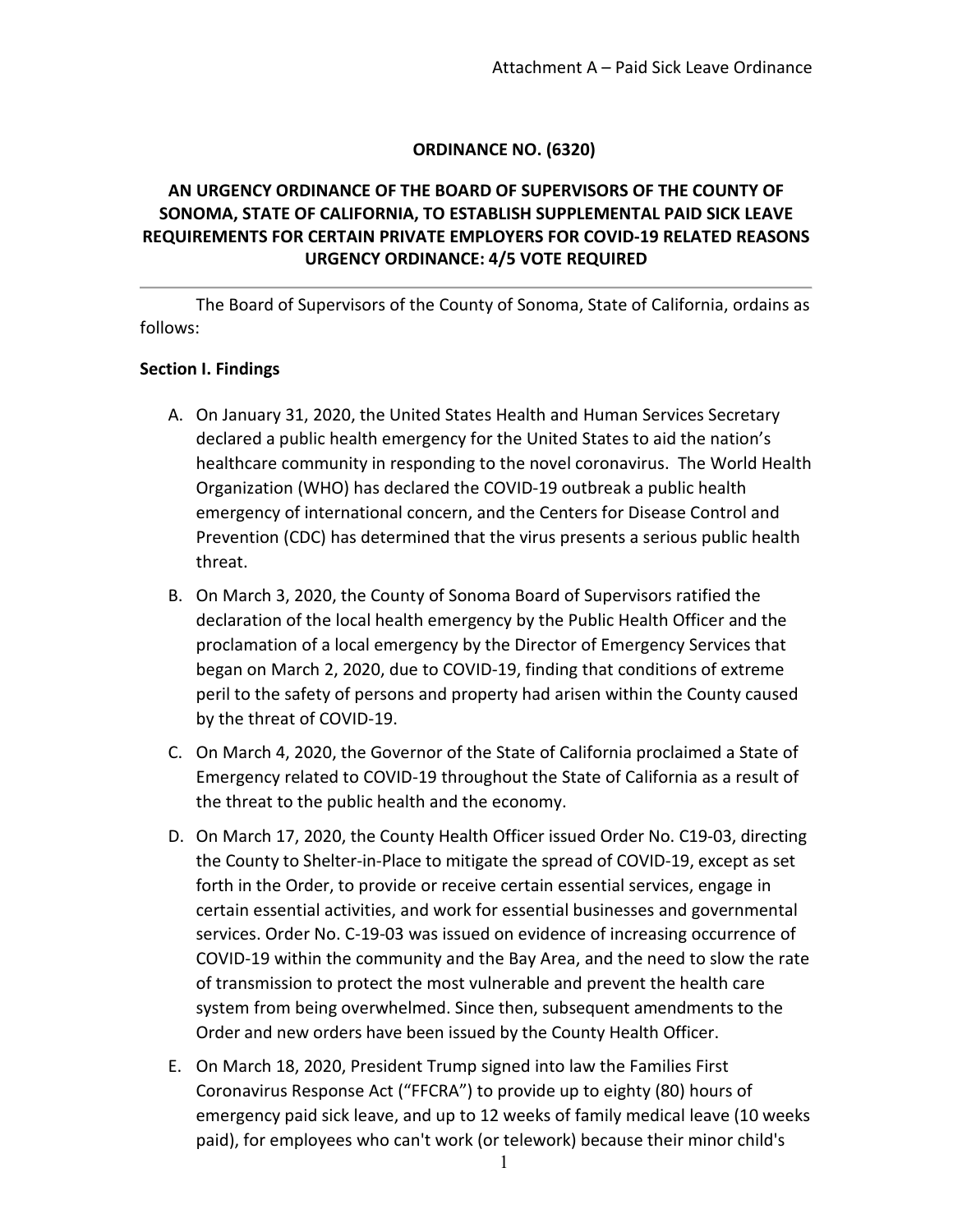school or child care service is closed due to COVID-19. The federal Act provides refundable tax credits that reimburses employers who are subject to the Act dollar-for-dollar for the cost of providing the paid sick and family leave wages to their employees pursuant to the Act. The federal legislation exempts employers with 500 or more employees, and also affords discretion to employers of health care workers and emergency responders in terms of affording such employees the paid sick leave and expanded family and medical leave benefits, should operational needs dictate otherwise. The FFCRA provides in part that small businesses with fewer than fifty (50) employees may potentially obtain a hardship exemption from the obligation to provide paid leave to an employee who requests leave due to school or childcare closures if providing leave to care for a child would jeopardize the viability of the business as a going concern.

- F. On March 19, 2020, Governor Gavin Newsom issued Executive Order N-33-20, imposing a statewide shelter-in-place order requiring individuals to remain in their places of residence except as needed to maintain continuity of operations of critical infrastructure, access necessities such as food, prescriptions and healthcare, or engage in other authorized activities.
- G. On April 16, 2020, Governor Newsom signed Executive Order N-51-20, which extends paid sick leave benefits for food sector workers impacted by COVID-19.
- H. On July 1, 2020, due to increasing spread of COVID-19, the State Public Health Officer issued Guidance on Closure of Sections in Response to COVID-19, instructing counties that have been on the State's "County Monitoring List" for three consecutive days or more to close indoor operations for certain sectors that promote the mixing of populations beyond households and make adherence to physical distancing with face coverings difficult, in order to further mitigate the spread of the virus.
- I. On July 10, 11, and 12, 2020, Sonoma County recorded daily case counts exceeding the limits set forth by the State Public Health Officer, and State health officials directed closure of certain businesses and indoor operations for a period of not less than three weeks.
- J. On July 13, 2020, the Governor announced that certain businesses and indoor operations that promote the mixing of populations beyond households must close statewide, and additionally that Sonoma County must close additional indoor operations such as gyms, places of worship, offices for non-critical businesses, personal care services, and malls.
- K. The American College of Occupational and Environmental Medicine stated that paid sick leave is recommended to reduce the chances that a worker will come to work with COVID-19, and the CDC's May 2020 Interim Guidance for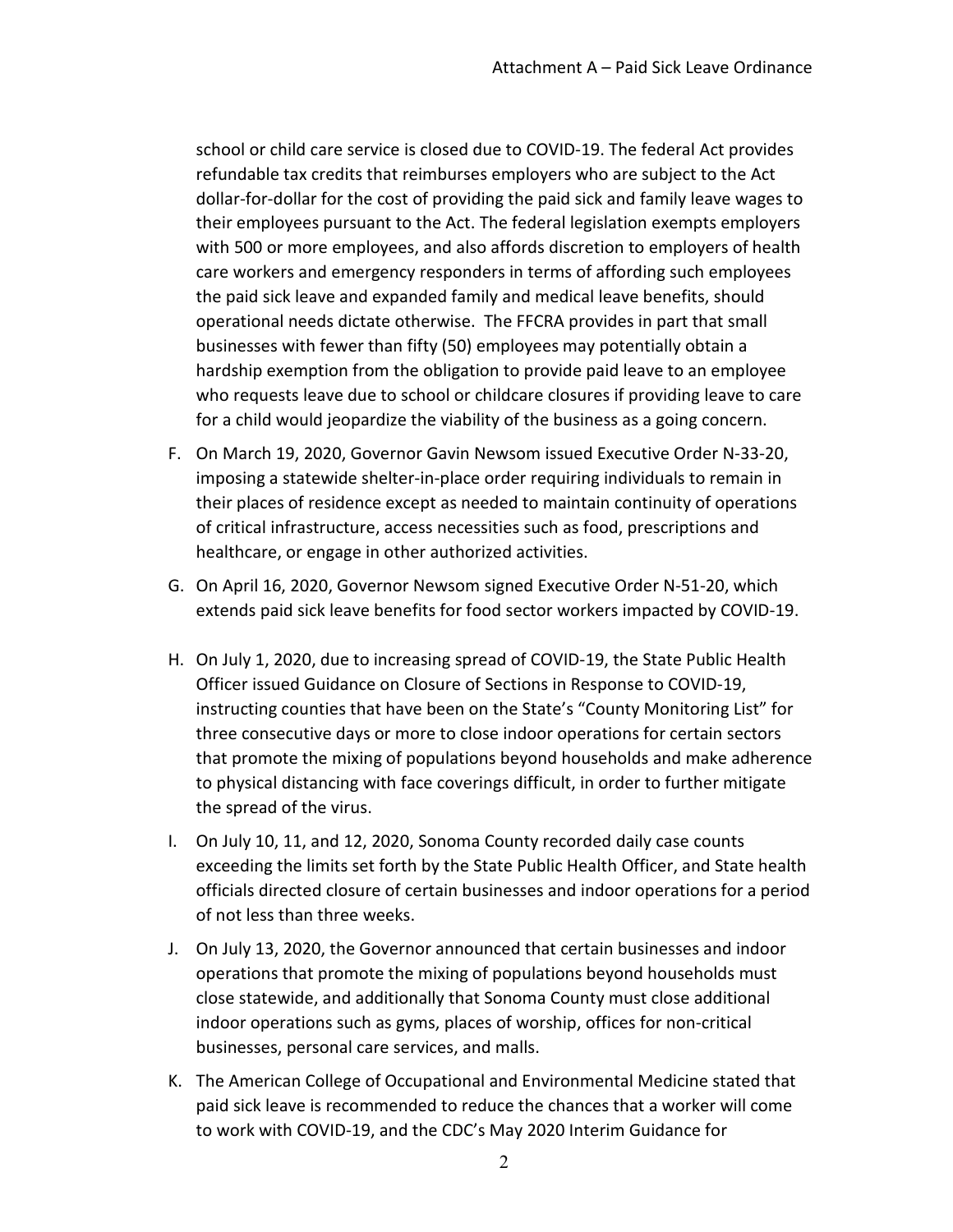Businesses and Employers recommends that in order to maintain healthy business operations, employers should implement flexible sick leave policies that are consistent with public health guidance.

- L. In the absence of paid sick leave, many workers facing employment and economic insecurity will make the difficult decision to work when they should be quarantining or isolating themselves at home, posing a significant public health risk.
- M. Given the extraordinary health threat caused by COVID-19 and the need to take extraordinary measures to limit its spread, the County of Sonoma Board of Supervisors is compelled to enact this Urgency Ordinance, which addresses the emergency paid leave coverage gap created by the FFCRA, and which sets forth paid sick-leave requirements for certain employees in the unincorporated areas of the County that are not covered by the FFCRA.
- N. The California Constitution, Article XI, Section 7, vests the County with authority to "make and enforce within its limits all local, police, sanitary, and other ordinances and regulations not in conflict with general laws," and Sections 25123(d) and 25131 of the California Government Code authorize the County to enact ordinances for the immediate preservation of the public peace, health, or safety. Pursuant to the authority set forth in Section 8634 of the Government Code, the Board of Supervisors may promulgate emergency orders and regulations necessary to provide for the protection of life and property. The facts constituting the urgency include the following:

COVID-19 is a pandemic threatening the health and safety of the County's residents, as reflected by increased infection rates, deaths, and the various emergencies declared at the local, state and national levels, and the July 13, 2020 Order of Governor Newsom for counties such as Sonoma to rollback re-openings in order to slow the spread of COVID-19. Immediate efforts to limit the spread of COVID-19 are critical to protecting the health and safety of the County's residents. Efforts to limit the spread of COVID-19 are undermined if individuals feel compelled to continue to work if they are advised to self-quarantine due to COVID-19 exposure or are experiencing symptoms of COVID-19. Workers in Sonoma County are facing significant employment and economic insecurity. Any delay in making available the paid sick-leave benefits provided under this Ordinance could result in the unnecessary spread of COVID-19.

O. This Ordinance addresses the emergency paid leave coverage gap created by the FFCRA by extending emergency paid leave to employees working in the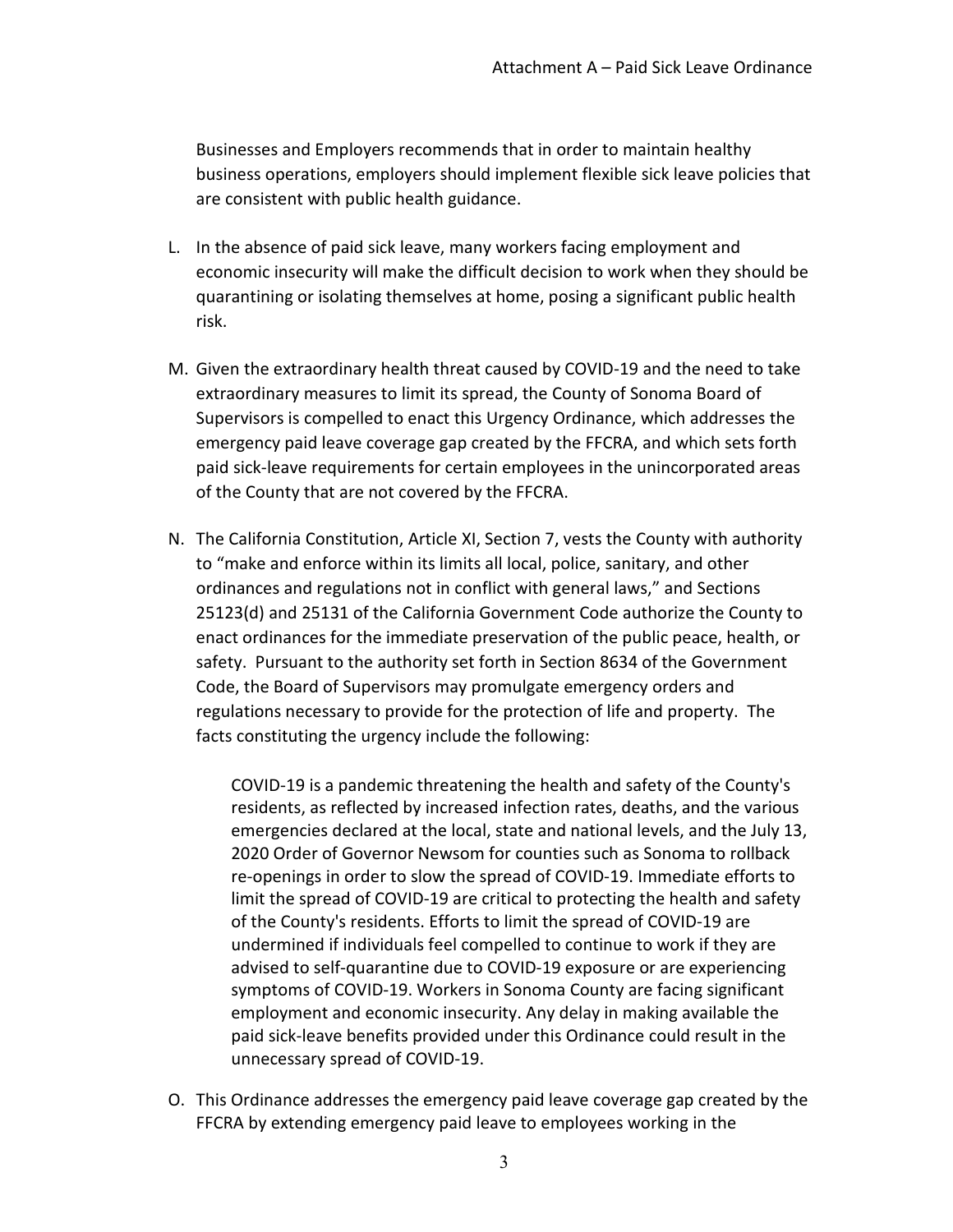unincorporated areas of the County who are employed by businesses with 500 or more employees on a local or national basis within the United States, so that they will be financially better able to stay home and isolate if exposed to COVID-19, or if they are exhibiting symptoms related to COVID-19, or caring for an individual affected by COVID-19.

- P. By increasing employee access to paid leave during the current crisis, this Ordinance will reduce the likelihood that infected employees will report to work, or that any of their infected family members or household members will be out in the community during such period of infection, and will therefore decrease the spread of COVID-19 through interactions with fellow employees or members of the public.
- Q. For the reasons set forth above, this Ordinance is declared by the County of Sonoma Board of Supervisors to be necessary for preserving the health, welfare and safety, and to avoid a current, immediate and direct threat to peace, health, safety and welfare of the community, and the recitals above taken together constitute the Board of Supervisor's statement of the reasons for adopting this Ordinance on an urgency basis.

**Section II. Purpose and Intent.** By ensuring that employees in the unincorporated areas of Sonoma County are financially able to stay home and isolate if exposed to COVID-19 or are exhibiting symptoms related to COVID-19, this Ordinance will reduce the likelihood that infected employees will report to work, or that any of their infected family members or household members will be out in the community during such period of infection. The Ordinance will therefore decrease the spread of COVID-19 through interactions with fellow employees or members of the public. This urgency Ordinance will also serve to address the current financial crisis of those employees working in the unincorporated areas of the County who are not protected by the federal Families First Coronavirus Response Act, who are struggling to make ends meet due to widespread closures, lack of access to childcare and elder care, and other workplace disruptions, which are likely to continue to affect employees

**Section III. Authority and Operative Dates of the Ordinance.** This Ordinance is approved pursuant to Sections 25123(d) and 25131 of the California Government Code, allowing for ordinances for the immediate preservation of the public peace, health, or safety, as well as Section 8634 of the Government Code, which authorizes ordinances necessary during a local emergency to provide for the protection of life and property. This Ordinance is enacted for the immediate preservation of the public peace, health, or safety, and as an urgency ordinance enacted pursuant to Sections 25123(d) and 25131 of the California Government Code. The ordinance shall be effective immediately upon its introduction and passage by a 4/5 vote. This Ordinance shall run concurrently with the FFCRA and shall sunset on December 31, 2020, but shall be extended by any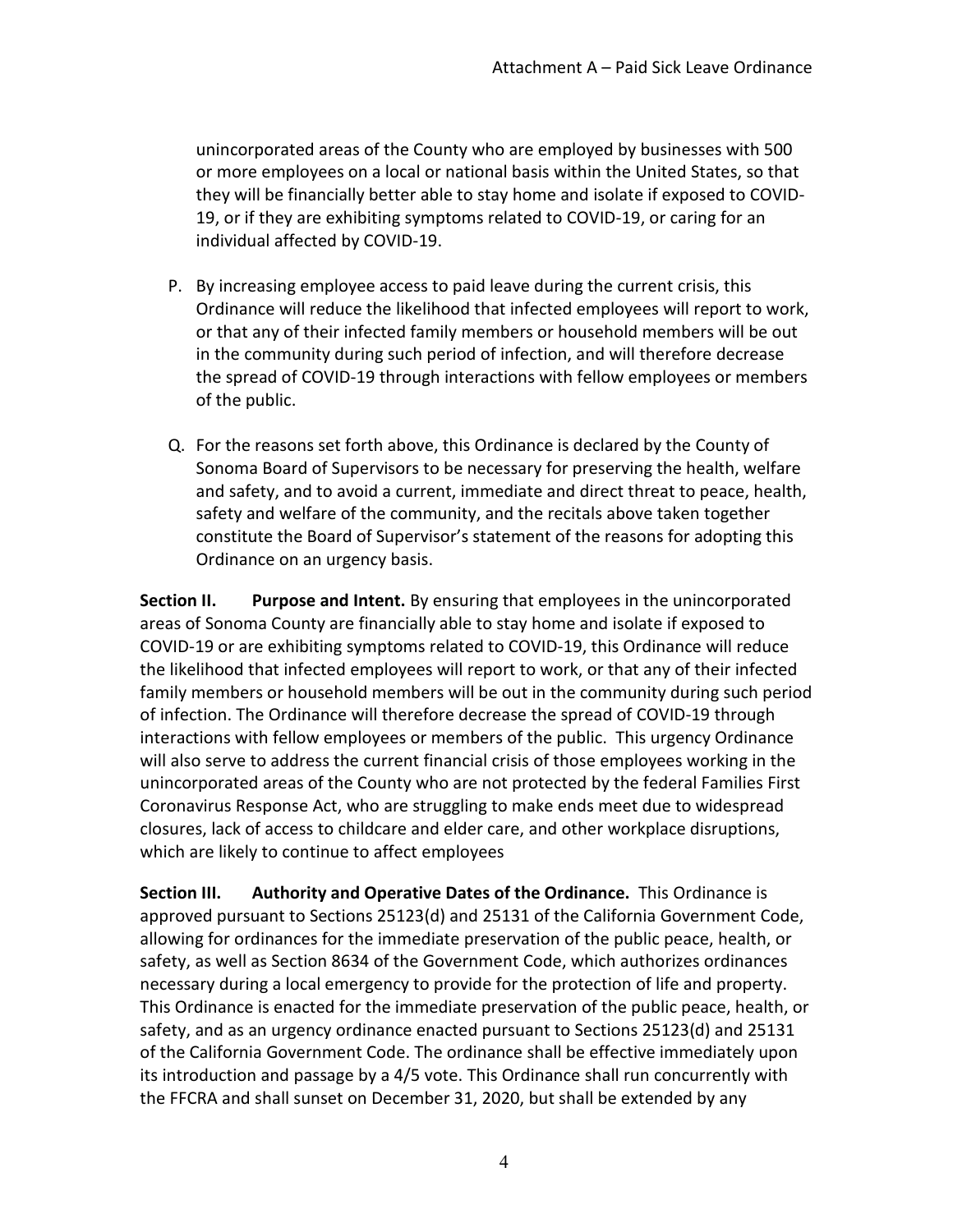extensions of the FFCRA. Employers are not required to cash out any the unused Supplemental Paid Sick Leave benefits to Employees.

## **Section IV. Definitions.**

For the purposes of this Ordinance, the following words, terms, and phrases have the meanings given to them in this section:

- 1. "Employer" means any person, defined in Section 18 of the California Labor Code, as "any person, association, organization, partnership, business trust, limited liability company, or corporation," who directly or indirectly or through an agent or any other person, including through the services of a temporary service or staffing agency or similar entity, employs or exercises control over the wages, hours, or working conditions of any Employees. This Ordinance applies only to Employers with 500 or more employees within the United States on a local or national basis, which includes any State of the United States, the District of Columbia, or any Territory or possession of the United States. This Ordinance and the definition of Employer do not apply to federal, state, or local government agencies.
- 2. "Employee" means an individual, regardless of immigration status, employed by an Employer and who has worked for the employer for more than two (2) hours within the geographic boundaries of unincorporated Sonoma County. For purposes of this Ordinance, a worker is presumed to be an Employee, and an Employer has the burden to demonstrate that a worker is a bona fide independent contractor and not an Employee. For purposes of determining Employee status, applicable California law shall apply, including, but not limited to Labor Code section 2750.3
- 3. "Emergency Responder" and "Health Care Provider" are given the same meanings as set forth in the FFCRA, and its rules, regulations and other guidance issued by the U.S. Department of Labor regarding the FFCRA.
- 4. "Individual" or "Care for an individual," for the purposes of this Ordinance means an Employee's immediate family member, a person who regularly resides in the Employee's home, or a similar person with whom the Employee has a relationship that creates an expectation that the Employee would care for the person if he or she were quarantined or self-quarantined, or whose senior care provider or whose school or childcare provider is closed or is unavailable in response to a public health or other public official's recommendation. For this purpose, the term "Individual" does not include persons with whom the Employee has no personal relationship. The meaning of these terms is intended to be consistent with that set forth in the FFCRA, its rules, regulations, and other guidance issued by the U.S. Department of Labor regarding the FFCRA.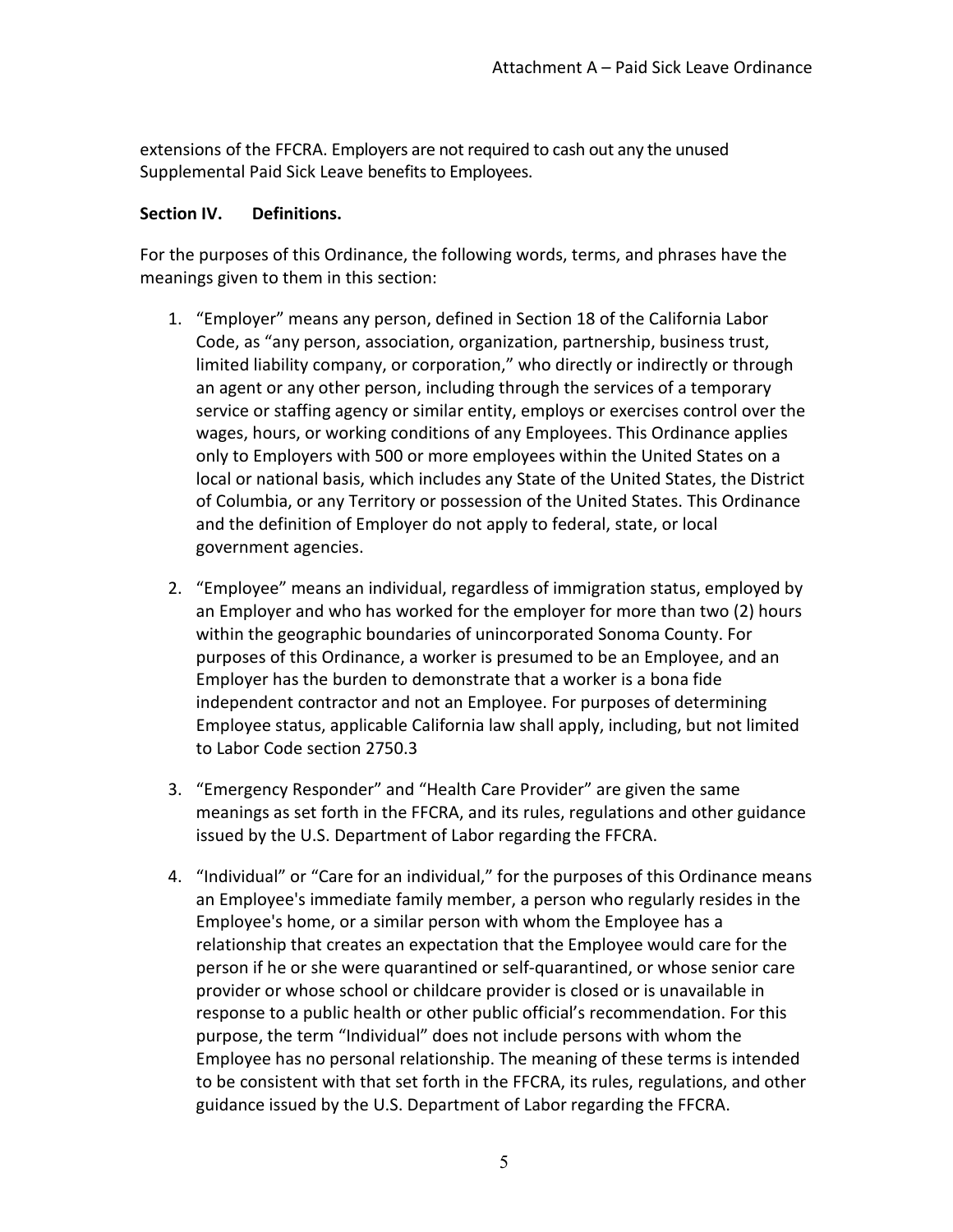"Supplemental Paid Sick Leave" means time an Employee is compensated by an Employer for COVID-19 related leaves as described in this Ordinance.

### **Section V. Paid Sick Leave Ordinance**

- 1. **Supplemental Paid Sick Leave Entitlements**.
	- a. *Covered and Non-Covered Employers*. This Ordinance applies to Employers that have more than 500 employees either local or nationally. It does not apply to Employers that are already subject to the FFCRA, including, but not limited to, any government Employers, and Employers with fewer than five hundred (500) Employees.
	- b. *Applicability to Health Care Providers and Emergency Responders.*  Employers of Health Care Providers and Emergency Responders in the unincorporated areas of the County are required to furnish the Supplemental Paid Sick Leave benefits to such Employees in all instances where the leave is taken when a Health Care Provider or Emergency Responder has COVID-19 or is experiencing symptoms of COVID-19 and is seeking a medical diagnosis, or is subject to a government quarantine or isolation order or a health care provider's advice to self-quarantine, regardless of whether taking leave for such purposes creates an operational hardship to the Employer. Supplemental Paid Sick Leave Benefits may also be taken by Health Care Providers and Emergency Responders employed by Employers in the unincorporated areas of the County when the purpose of the Leave is to Care for an Individual who has COVID-19 or is experiencing symptoms of COVID-19, or where the Individual is subject to a government quarantine or isolation order or a health care provider's advice to self-quarantine, regardless of whether taking Leave for such purposes creates an operational hardship to the Employer.

Supplemental Paid Sick Leave Benefits may also be taken by Health Care Providers and Emergency Responders in the unincorporated areas of the County when the purpose of the leave is to provide Care for an Individual whose senior care provider or whose school or childcare provider is closed or is unavailable due to COVID-19 reasons.

c. *Amount of Paid Sick Leave Benefits*. An Employee who has worked a minimum of two (2) hours for an Employer is entitled to Supplemental Paid Sick Leave hours as follows:

i. A full-time Employee who is normally scheduled to work forty (40) or more hours per week shall receive up to eighty (80) hours of Supplemental Paid Sick Leave.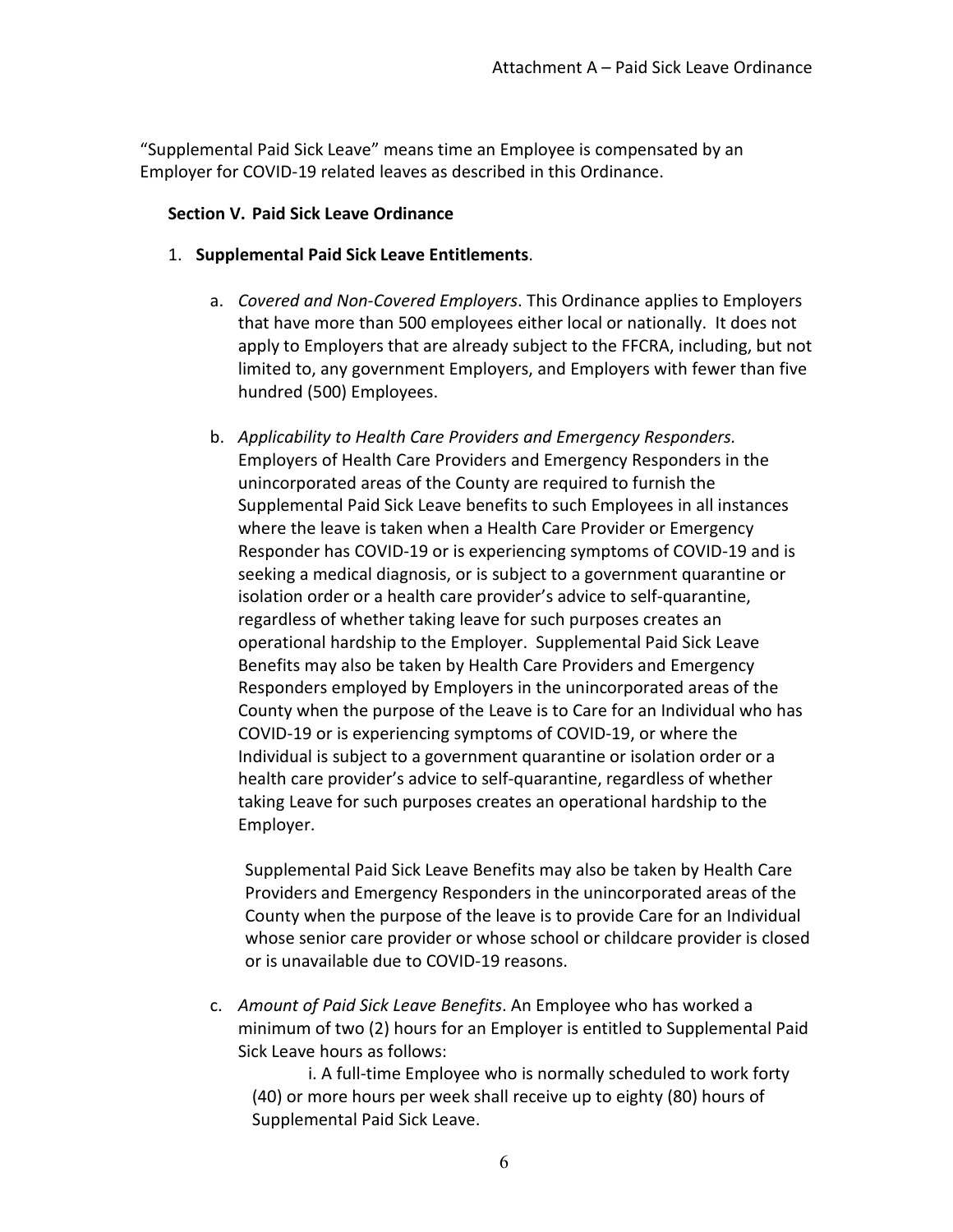ii. A part-time Employee who is normally scheduled to work fewer than forty (40) hours per week shall receive Supplemental Paid Sick Leave in an amount no greater than the Employee's average number of work hours in a two-week period, calculated over the past six (6) months.

iii. These paid sick leave hours are available beginning the effective date of this Ordinance, continuing through the sunset date of the FFCRA, December 31, 2020. This Ordinance shall be automatically extended to the extent the FFCRA is extended.

- *d. Permissible Basis for Receipt of the Benefit.* An Employer shall provide Supplemental Paid Sick Leave upon the written (includes, but is not limited to, electronic mail and text) request of an Employee if the Employee cannot work, or telework, because:
	- i. The Employee has been advised by a health care provider to isolate or self-quarantine to prevent the spread of COVID-19;
	- ii. The Employee is subject to quarantine or isolation by federal, state or local order due to COVID-19;
	- iii. The Employee is experiencing COVID-19 symptoms and is seeking a medical diagnosis;
	- iv. The Employee needs to care for an Individual who is subject to a federal, state, or local quarantine or isolation order related to COVID19, or has been advised by a health care provider to selfquarantine related to COVID-19, or is experiencing COVID 19 symptoms and is seeking a medical diagnosis; or
	- v. The Employee takes time off work because the Employee needs to provide care for an Individual whose senior care provider or whose school or childcare provider is closed or is unavailable in response to a public health or other public official's recommendation.

Supplemental Paid Sick Leave benefits are not available to Employees who are able to work from home, and who are not otherwise eligible for benefits under this Chapter.

e. *Rate of Pay and Pay Cap.* The Supplemental Paid Sick Leave hours shall be paid at not less than the Employee's regular rate of pay, as specified in the FFCRA, its rules, regulations and other guidance issued by the U.S. Department of Labor regarding the FFCRA, subject to the cap set forth below. In no event shall the Supplemental Paid Sick Leave amount paid to an Employee exceed \$511 per day and \$5,110 in the aggregate, regardless of the reason for the Leave. Employees of joint Employers are only entitled to the total aggregate amount of leave specified for Employees of one Employer.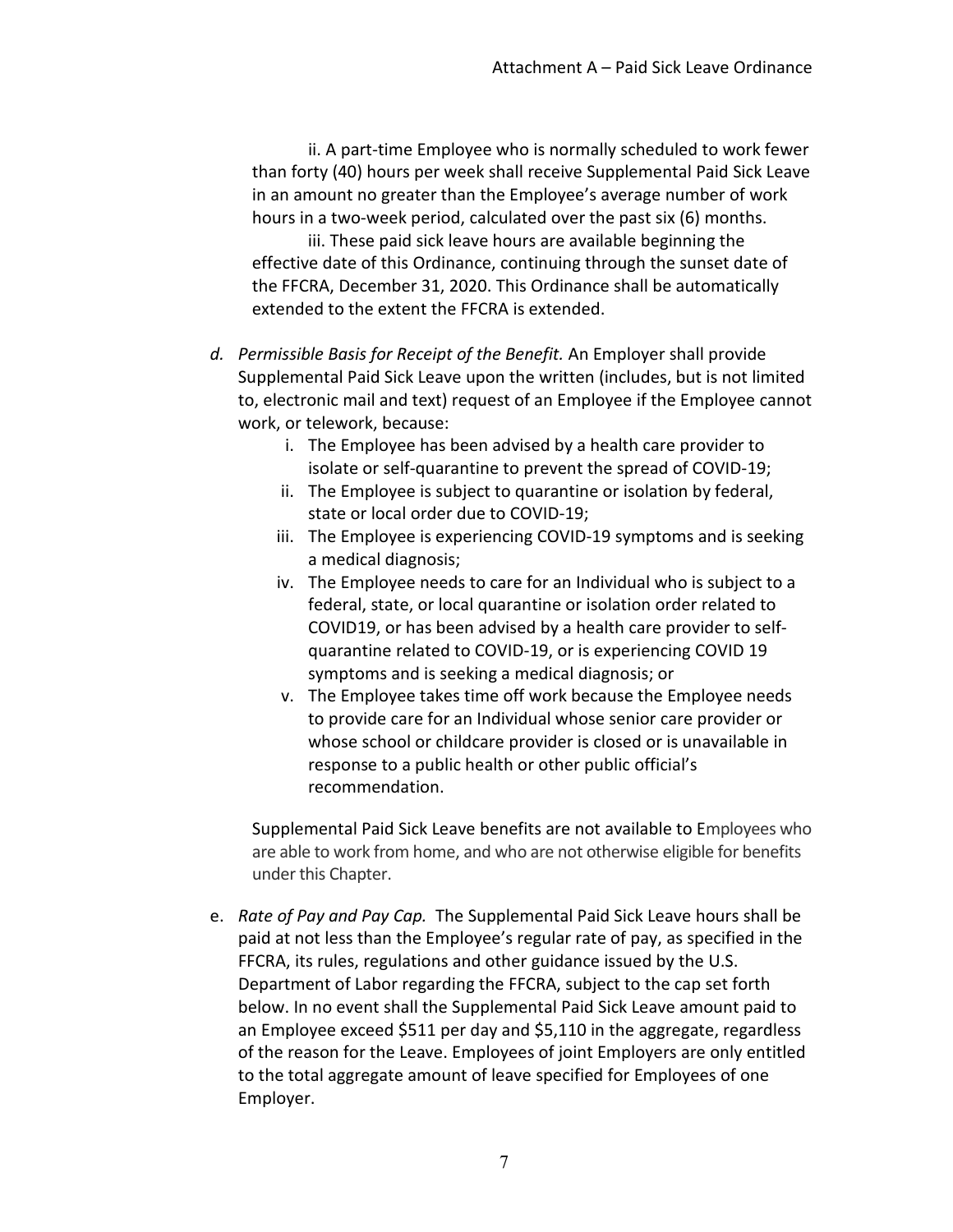- f. *Documentation and Replacements.* Employers may only take reasonable measures to confirm an Employee's eligibility for Supplemental Paid Sick Leave, in accordance with the limitations set forth in the FFCRA or in the applicable regulations or guidance issued by the United States Department of Labor. An Employer may require Employees to follow reasonable notice procedures only for foreseeable absences. Employers may require Employees to identify the basis for which the Employee is requesting leave under the Ordinance, but cannot require Employees to furnish a doctor's note or other supporting documentation. Employers are prohibited from requiring Employees to find or confirm a replacement as a condition of obtaining Leave under the Ordinance.
- g. *Coexistence with Other Available Forms of Leave.* The total number of hours of Supplemental Paid Sick Leave to which an Employee is entitled pursuant to this Ordinance shall be in addition to any paid sick leave that may be available to the Employee under California Labor Code Section 246, as well as any preexisting paid time off (vacation, sick and/or PTO) provided to Employees prior to March 16, 2020, subject to the below potential offsets. An Employer may not require an Employee to use any other paid or unpaid leave, sick pay, paid time off, or vacation time provided by the Employer to the Employee before the Employee uses Supplemental Paid Sick Leave.
- h. *Employer Offsets.* To the extent an Employee has at least eighty (80) hours of accrued paid sick leave benefits as of the date of this Ordinance or at least one hundred sixty (160) hours of a combination of paid sick leave, vacation and PTO paid time off benefits ("Accrued Leave Benefits"), the obligation to provide Supplemental Paid Sick Leave under this Ordinance shall be deemed to be satisfied. To the extent accrued paid sick leave benefits afforded Employees as of the date of this Ordinance are less than eighty (80) hours, or Accrued Leave Benefits are less than one hundred sixty (160) hours, an Employer is required to furnish Supplemental Paid Sick Leave to the extent of such deficiency.
- i. *Enforcement*. An Employee claiming a violation of this Ordinance may bring an action in Superior Court of the State of California against an Employer and may be awarded: (1) reinstatement to the position the Employee was discharged in violation of this Ordinance; (2) back pay and Supplemental Paid Sick Leave unlawfully withheld, calculated at the Employee's average rate of pay; and/or (3) such other legal or equitable relief the Court may deem appropriate. If an Employee is the prevailing party in any legal action taken pursuant to this Ordinance, the Court may award reasonable attorney's fees and costs as part of the Employee's recovery. This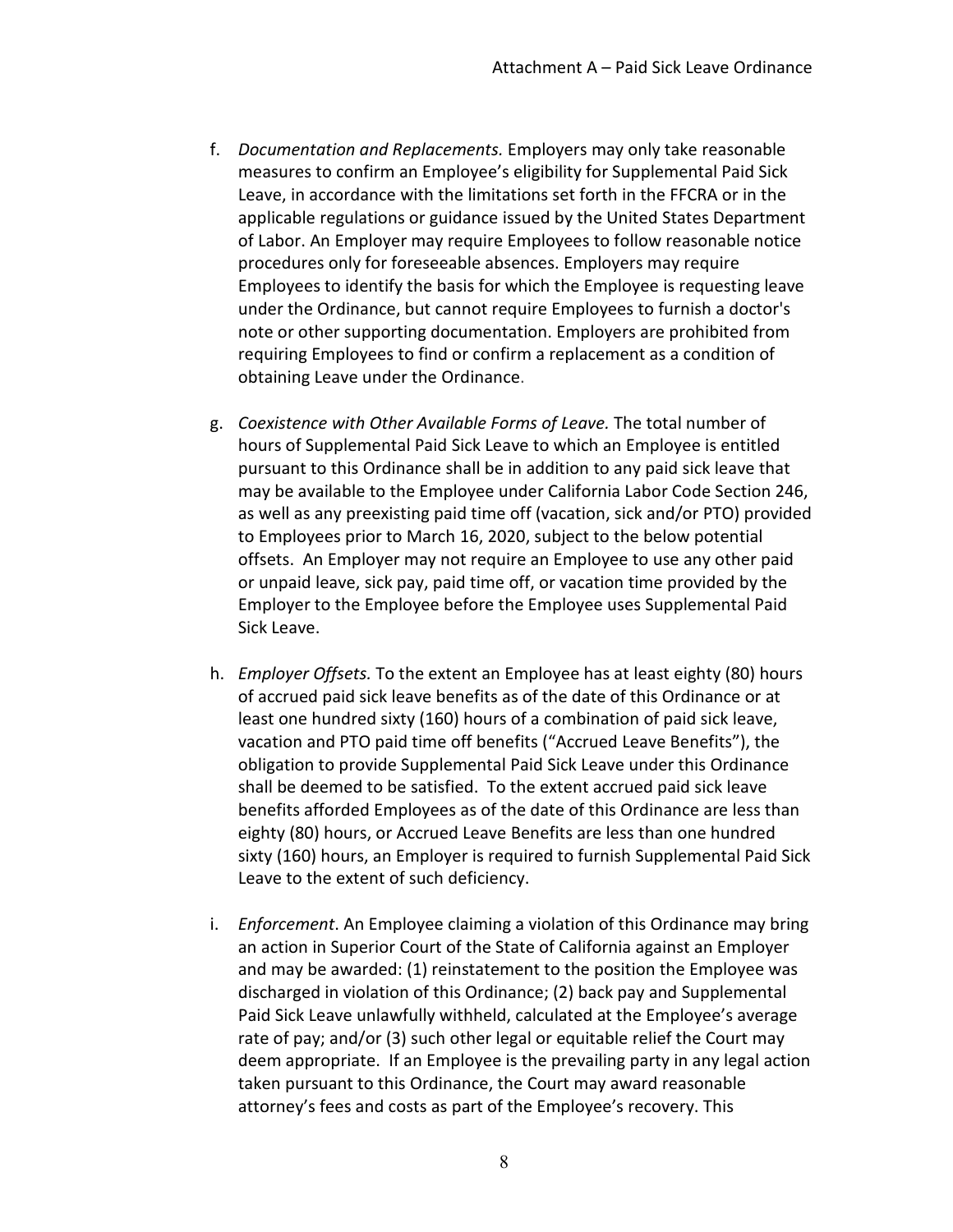Ordinance does not create a legally enforceable right by any member of the public against the County of Sonoma.

- j. *Retaliatory Action Prohibited*. No Employer shall discharge, reduce in compensation, or otherwise discriminate against any Employee for opposing any practice proscribed by this Ordinance, for requesting to use or actually using Supplemental Paid Sick Leave under this Ordinance, for participating in proceedings related to this Ordinance, for seeking to enforce his or her rights under this Ordinance by any lawful means, or for otherwise asserting rights under this Ordinance.
- k. *Notice and Recordkeeping Requirements*. Employers must provide notice to Employees of their rights under this Ordinance by posting a notice in English and Spanish in the workplace, on any intranet or app-based platform or via email. Each Employer shall also maintain a record of each Employee's name, the hours worked, and pay rate for at least a three-year period.
- l. *Preemption and Severability*. Nothing in this Ordinance shall be interpreted or applied to create any power or duty in conflict with any federal or State law. If any section, subsection, sentence, clause, or phrase of this Ordinance is for any reason held to be unconstitutional or invalid, such decision shall not affect the validity of the remaining portion of this Ordinance. The Board of Supervisors hereby declares that it would have passed this Ordinance and every section, subsection, sentence, clause or phrase thereof irrespective of the fact that any one or more sections, subsections, sentences, clauses or phrases be declared unconstitutional or invalid.
- m. *No Waiver of Rights.* Any prospective waiver by an Employee of any or all of the provisions of this Ordinance shall be deemed contrary to public policy and shall be void and unenforceable.
- n. *Other Legal Requirements.* This Ordinance provides minimum requirements pertaining to public health emergency leave, and shall not be construed to preempt, limit, or otherwise affect the applicability of any other law, regulation, requirement, policy, or standard that provides for greater accrual or use by Employees of public health emergency sick leave, whether paid or unpaid, or that extends other protections to Employees.

The full text of this Ordinance will be published once before the expiration of 15 days after its passage, with the names of the Supervisors voting for or against the same, in *The Press Democrat*, a newspaper of general circulation published in the County of Sonoma, State of California.